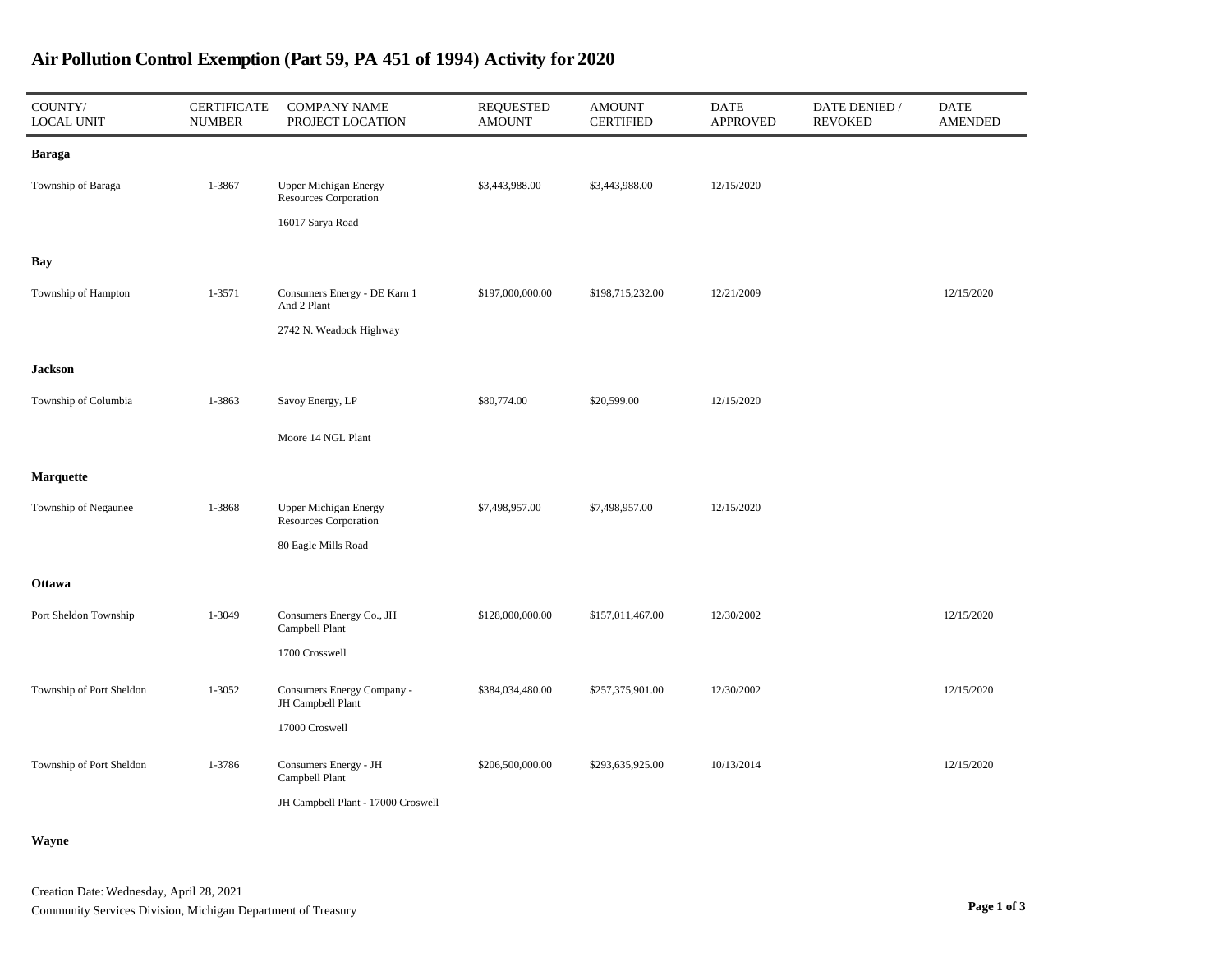| COUNTY/<br><b>LOCAL UNIT</b> | <b>CERTIFICATE</b><br><b>NUMBER</b> | <b>COMPANY NAME</b><br>PROJECT LOCATION | <b>REQUESTED</b><br><b>AMOUNT</b> | <b>AMOUNT</b><br><b>CERTIFIED</b> | <b>DATE</b><br><b>APPROVED</b> | DATE DENIED /<br><b>REVOKED</b> | <b>DATE</b><br><b>AMENDED</b> |
|------------------------------|-------------------------------------|-----------------------------------------|-----------------------------------|-----------------------------------|--------------------------------|---------------------------------|-------------------------------|
| City of Detroit              | 1-3858                              | Marathon Petroleum Company<br>LP        | \$174,658.00                      | \$174,658.00                      | 12/15/2020                     |                                 |                               |
|                              |                                     | 1300 Fort Street                        |                                   |                                   |                                |                                 |                               |
| City of Ecorse               | 1-3859                              | U.S. Steel Corporation                  | \$710,000.00                      | \$710,000.00                      | 12/15/2020                     |                                 |                               |
|                              |                                     | #1 Quality Drive                        |                                   |                                   |                                |                                 |                               |
| City of River Rouge          | 1-3455                              | Carmeuse Lime, Inc.                     | \$2,880,803.00                    | \$2,880,803.00                    | 10/14/2008                     |                                 | 2/11/2020                     |
|                              |                                     | 25 Marion Avenue                        |                                   |                                   |                                |                                 |                               |
| Township of Van Buren        | 1-2748                              | Michigan Disposal, Inc.                 | \$1,746,015.00                    | \$1,719,338.00                    | 12/29/1999                     |                                 | 10/20/2020                    |
|                              |                                     | 49350 N. I-94 Service Drive             |                                   |                                   |                                |                                 |                               |
| Township of Van Buren        | 1-2749                              | Michigan Disposal, Inc.                 | \$3,093,810.00                    | \$3,349,553.00                    | 12/29/1999                     |                                 | 12/15/2020                    |
|                              |                                     | 49350 N I-94 Service Drive              |                                   |                                   |                                |                                 |                               |
| Township of Van Buren        | 1-3860                              | Michigan Disposal Inc                   | \$30,728.00                       | \$30,728.00                       | 12/15/2020                     |                                 |                               |
|                              |                                     | 49350 North I-94 Service Drive          |                                   |                                   |                                |                                 |                               |
| Township of Van Buren        | 1-3861                              | Michigan Disposal Inc                   | \$161,076.00                      | \$161,076.00                      | 12/15/2020                     |                                 |                               |
|                              |                                     | 49350 North I-94 Service Drive          |                                   |                                   |                                |                                 |                               |
| Township of Van Buren        | 1-3862                              | Michigan Disposal Inc                   | \$33,170.00                       | \$29,853.00                       | 12/15/2020                     |                                 |                               |
|                              |                                     | 49350 North I-94 Service Drive          |                                   |                                   |                                |                                 |                               |
| Township of Van Buren        | 1-3864                              | Wayne Disposal Inc                      | \$102,370.00                      | \$102,370.00                      | 12/15/2020                     |                                 |                               |
|                              |                                     | 49350 North I-94 Service Drive          |                                   |                                   |                                |                                 |                               |

## Air Pollution Control Exemption (Part 59, PA 451 of 1994) Activity for 2020